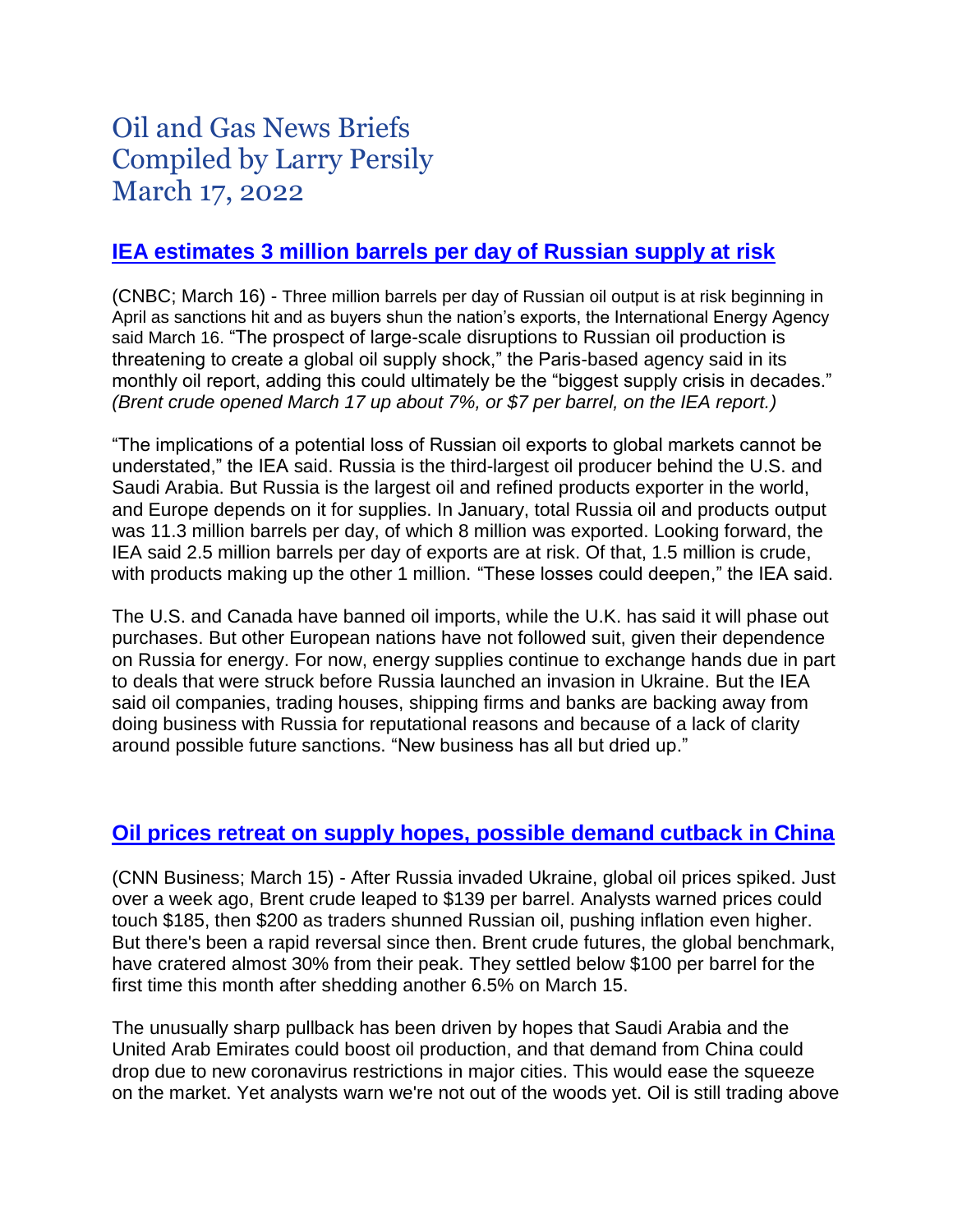what it costs to produce it, and extreme swings are likely to persist. "I wouldn't rule out \$200 a barrel just yet," said Bjørnar Tonhaugen, head of oil markets at Rystad Energy.

Following the invasion, oil skyrocketed as traders began to see Russian crude exports as untouchable. This sparked concerns about how that supply of between 4 million and 5 million barrels per day could be replaced, especially as demand for fuel ramps up over the summer. Over the past week, however, investors seem to be considering whether they went too far, too fast. The UAE ambassador to the U.S. said that the country wants to increase oil production, sparking hopes that OPEC could intervene after all.

Plus, China's commitment to halting the spread of COVID-19, which has led to a lockdown in the tech hub of Shenzhen and new rules in Shanghai, could mean the country needs less energy in the short-term. China imports about 11 million barrels of oil per day. "People remembered we are still in a pandemic," Tonhaugen said.

# **Self-sanctioning cuts [into Russian coal, oil and LNG exports](https://www.reuters.com/business/energy/russias-exports-coal-crude-lng-slipping-self-sanctioning-starts-russell-2022-03-15/)**

(Reuters column; March 14) - The voluntary shunning of Russian commodities by Western buyers, or self-sanctioning, was expected to start hitting exports of crude oil, liquefied natural gas and coal in April, but there are already signs that flows are weakening. Russia's invasion of Ukraine has prompted numerous Western companies to withdraw from their investments in Russia and scale back or halt their purchases.

Many companies are pulling back from buying from Russia due to a combination of fear of public opposition and difficulties in securing financing, insurance and a reluctance of ship owners to load from Russian ports. This self-sanctioning was expected to largely hit Russia's exports from April, as most March cargoes would have been arranged prior to Moscow's first attack on Ukraine on Feb. 24.

There are already signs of exports starting to slow, with coal the most affected. Russia's shipments of coal to Europe stood at 1.16 million tonnes in the first two weeks of March, according to Refinitiv data, which has been filtered to show only vessels that have sailed or are being loaded. For February, Russia's coal exports to Europe were 3.37 million tonnes and January was 3.88 million. Russian coal to Asia also is on track for a sharp slump in March, with Refinitiv showing 1.84 million tonnes shipped in the first two weeks. Russia sent 6.16 million tonnes to Asia in February and 4.88 million in January.

The extent of self-sanctioning in Europe will become more obvious in April, but there are already reports that Russian crude can't find buyers, even with record high discounts of more than \$30 a barrel to the Brent benchmark. There are also signs that buyers are starting to shun Russian LNG, with just 447,000 tonnes of the fuel going to Asian buyers so far in March, and Refinitiv data shows no further cargoes currently awaiting loading. Russia shipped 933,000 tonnes of LNG to Asia in February and 1.15 million in January.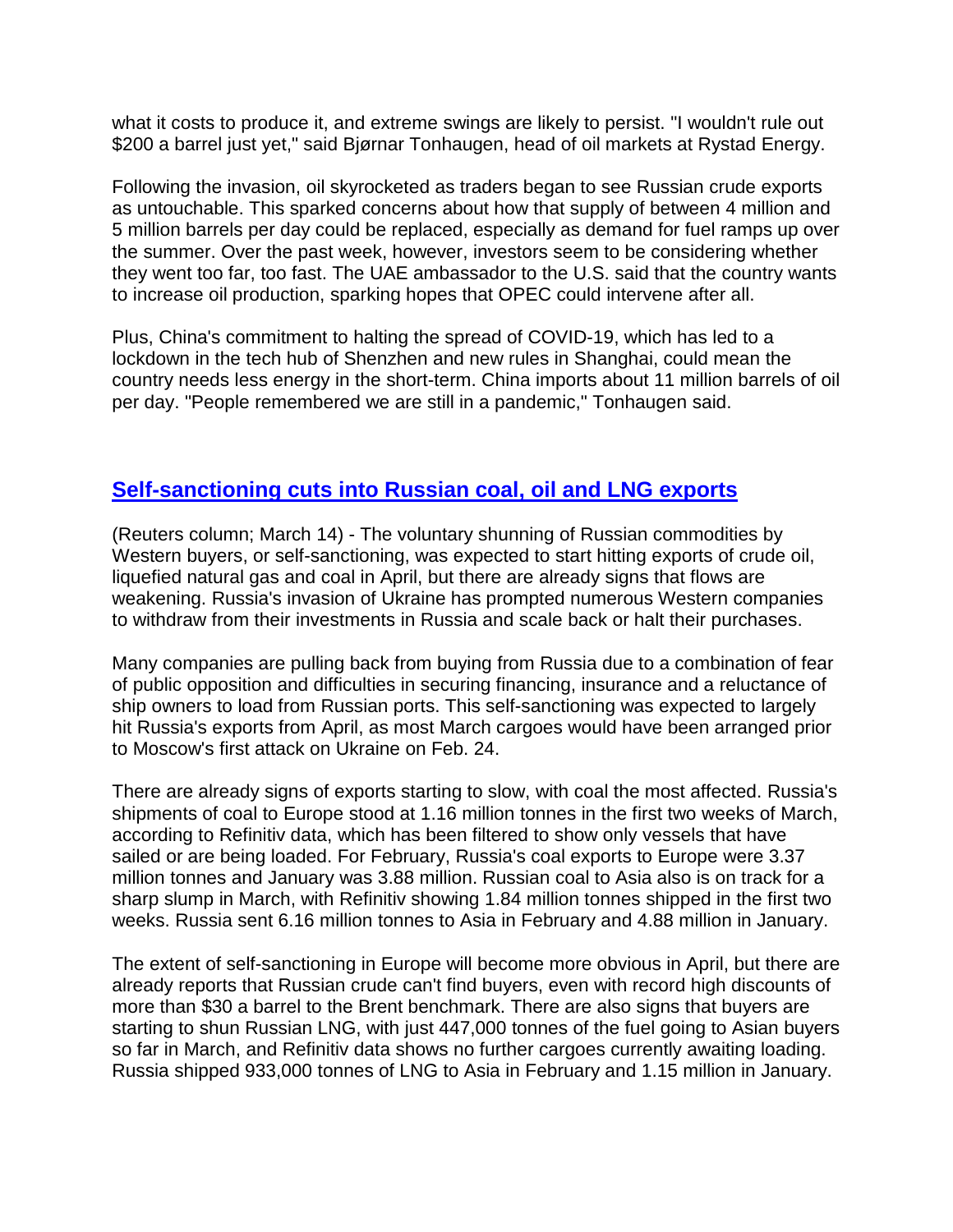# **[Canadian producers start to increase oil drilling](https://financialpost.com/commodities/energy/oil-gas/drillers-awaken-in-canada-after-russias-war-sends-oil-higher)**

(Bloomberg; March 14) - Canada's slumbering oil industry is beginning to stir. For years, the country's drillers, like those in the shale fields of West Texas, have been under great pressure from their investors to avoid the kind of expansion plans that have backfired on them countless times before. So when oil blew past US\$70 a barrel last year, then US\$80 and US\$90 in rapid succession, executives in Calgary watched idly.

But as it soared above US\$100 after Russia's invasion of Ukraine, the potential windfall became too irresistible. Demand for rigs is now higher than it's been in years, and the summer drilling season is likely to start earlier than usual, said Kevin Neveu, CEO of Precision Drilling. "This is certainly more activity than we were expecting even three weeks ago," he said. The war in Ukraine hardened producers' resolve to get moving.

The CEO of closely held DeltaStream Energy said he will drill more wells this year to boost output by 18%. Whitecap Resources CEO Grant Fagerheim said his company will soon review spending for the second half of the year, which could boost the company's 2023 production but not earlier. These are smaller producers that focus largely on nonoil sands projects with quicker turnaround times than those run by large producers. Yet they represent an awakening in the world's fourth-largest oil-producing country.

Spending on conventional oil and gas in Canada is projected to climb to \$28.9 billion (US\$22.7 billion) this year, up 36% from \$21.3 billion in 2021, according to a March 7 report from ARC Energy Research Institute. The Canadian oil industry could raise production by more than 200,000 barrels in a short period of time, Suncor Energy CEO Mark Little told the CERAWeek by S&P Global conference last week in Houston.

# **[China plans large increase in coal production](https://www.bnnbloomberg.ca/china-seeks-to-cut-reliance-on-coal-imports-with-mining-boom-1.1737096)**

(Bloomberg; March 14) - China plans a massive increase in coal mining, a move that will dramatically reduce its reliance on imports and deal a blow to its near-term climate actions. The National Development and Reform Commission, the nation's top economic planner, told officials from major mining areas last week that it wants to boost domestic production capacity by about 300 million tons, almost 10%, according to sources, and will build a 620-million-ton coal stockpile, split between government, miners and users.

Such an increase in output would cut the country's already scant dependence on foreign coal imports after global prices hit record levels in the wake of Russia's invasion of Ukraine. The measures also highlight concerns that China's reliance on fossil fuels remains as entrenched as ever, as it seeks to enhance energy security to limit disruptions to economic growth, regardless of the impact on its climate goals.

It's hard to overstate the importance to China of coal, the most-polluting fossil fuel. The nation produces and consumes more than half of global supply, and coal is the biggest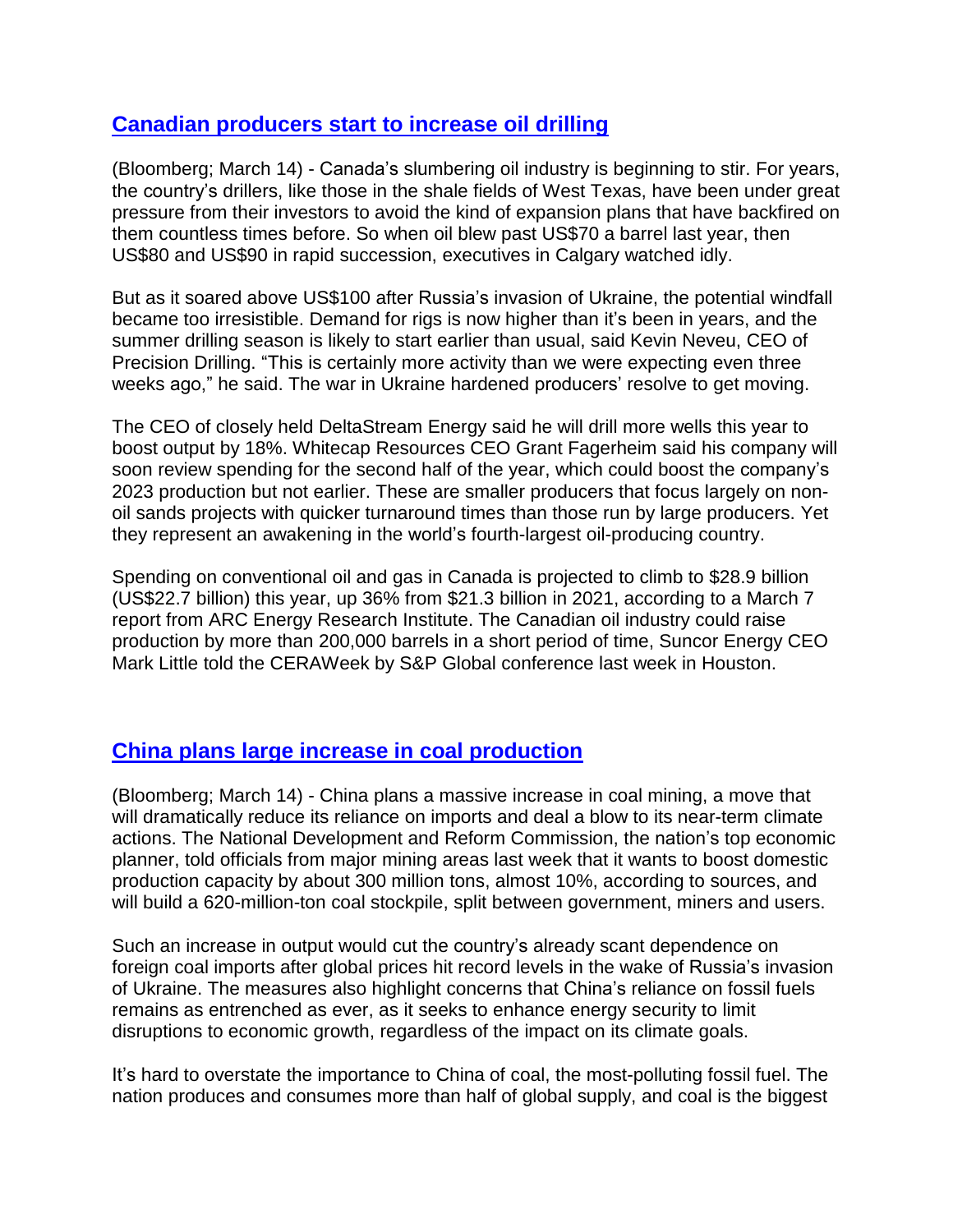contributor to its world-leading greenhouse gas emissions. China has said that coal consumption should begin to fall off in the second half of this decade as it strives to reduce emissions across the economy by 2030. The production increase would be split, with 150 million tons of annual capacity coming from new, upgraded coal operations and 150 million from open-pit mines and some mines that had previously been shut.

### **[Chinese LNG buyer resells cargoes to higher-price European market](https://www.bloomberg.com/news/articles/2022-03-15/china-sells-some-spare-u-s-gas-to-europe-for-a-hefty-profit?sref=wLQ557VG)**

(Bloomberg; March 14) - China resold several U.S. liquefied natural gas shipments to Europe, a rare move by the world's top buyer that highlights how sky-high prices are rerouting trade flows. Unipec, the trading arm of China's state-owned Sinopec, sold at least three LNG cargoes for delivery through June to ports in Europe via a tender that closed late last week, according to traders with knowledge of the matter.

The shipments will load from Venture Global LNG's new Calcasieu Pass export facility in Louisiana, where Sinopec has a deal to purchase LNG, they said, requesting anonymity to discuss private details. European gas rates surged to a record high last week on fears that the war in Ukraine will curb flows from top supplier Russia. The rally prompted Unipec's traders to turn away from the lower-priced Chinese market, even as Beijing demands its importers secure more fuel amid concerns over disruptions.

European gas usually trades at a discount to LNG in North Asia, home to the top importers. But Europe's plan to ditch Russian gas means that it will need to significantly boost LNG imports, with the continent's prices primed to stay higher than Asian rates as it seeks to attract every last drop of fuel from the spot market.

# **[Iran wants to get into the LNG export business](https://www.bloomberg.com/news/articles/2022-03-15/iran-revives-lng-export-plan-as-world-scrambles-for-natural-gas?sref=wLQ557VG)**

(Bloomberg; March 15) - Iran is reviving efforts to export liquefied natural gas, just as Europe tries to cut its reliance on Russian energy and as world powers negotiate sanctions relief for the Islamic Republic. State-run National Iranian Oil Co. invited investors to submit proposals to construct mini-liquefaction units, without specifying the size, timeline or location, according to a statement. Proposals are due by April 30.

European buyers are scouring the globe for sources of gas that could replace Russian flows after the invasion of Ukraine. Russia is the European Union's top supplier of the fuel, providing about 40% of the gas consumed in the bloc last year, according to the International Energy Agency. Iran has the second-biggest gas reserves in the world and already exports some via pipeline to neighbors Turkey and Iraq, totaling almost 550 billion cubic feet in 2020. But entering the LNG market, which requires multibillion-dollar plants to turn gas into liquid for shipment around the world, has proved more difficult.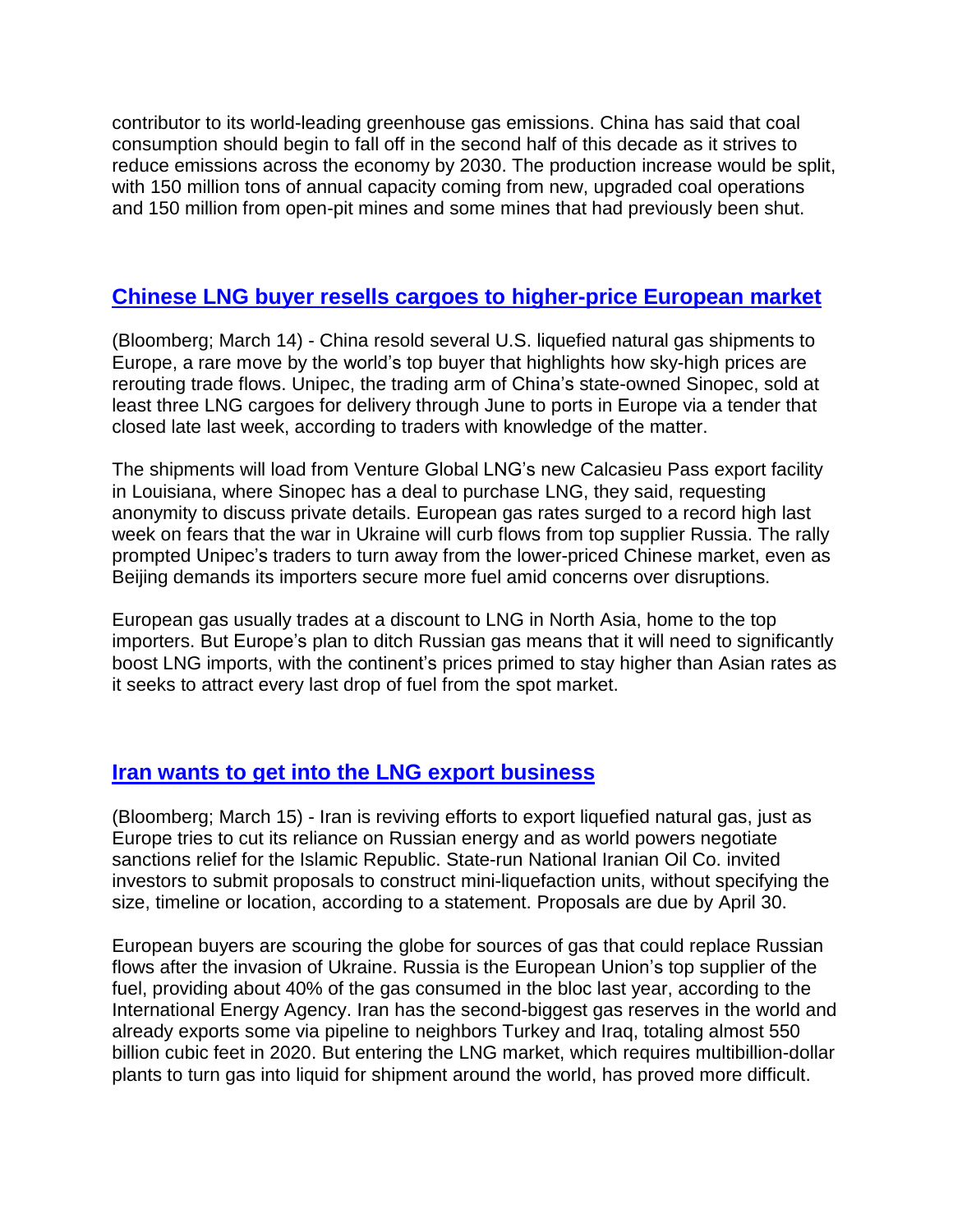At least eight previous Iranian LNG export projects have stalled due to sanctions or capital constraints, including partnerships with France's TotalEnergies and Russia's Gazprom, according to a Bloomberg New Energy Finance database. International sanctions on Iran would likely be eased if the country and other world powers agree on a return to the 2015 nuclear deal. Negotiations were suspended indefinitely last week after Russia sought additional guarantees.

# **[U.S. LNG developer says 10-year contracts are enough for financing](https://www.spglobal.com/commodity-insights/en/market-insights/latest-news/lng/031522-driftwood-lng-nears-fid-backed-by-10-year-contracts-in-break-from-norm)**

(S&P Global Platts; March 15) - The rising demand for U.S. LNG and high gas prices abroad will allow Tellurian to finance a Gulf Coast export terminal without the traditional 20-year customer contracts that used to back U.S. projects, said Charif Souki, executive chairman and founder of the Driftwood LNG terminal developer. He said Tellurian is on the verge of commercially sanctioning the Louisiana project in the coming weeks.

Tellurian already was in financing talks over Driftwood during a massive run-up in European LNG prices this winter, before supply uncertainty after Russia's invasion of Ukraine drove up prices even more. The market dynamics represented a remarkable change from two years ago, when prices in Europe and spot prices in Asia fell below \$2 per million Btu. Recent prices have been assessed as high as 30 times that level.

Tellurian has said it holds 10-year agreements with traders Gunvor, Vitol and Shell totaling 9 million tonnes per year, more than covering the project's first phase of 11 million tonnes per year before expanding to 27.6 million. "I am sold out," Souki said. "I don't need or want any more commercial agreements. With current prices and what I envisage happening, once my first phase is built, the rest will be built from cash flow."

Tellurian's challenge is convincing banks its business model works and that its contracts provide sufficient collateral, as the repayment period for LNG projects typically exceeds 10 years, said Jason Feer, head of business intelligence at Poten & Partners. "If they are able to go to FID and get financing, it would be a seismic shift in how LNG projects are financed," he said. "We've never seen a project backstopped by 10-year contracts."

### **[Developer awards major order for second Louisiana LNG terminal](https://www.naturalgasintel.com/venture-global-awards-batch-of-contracts-for-plaquemines-lng-development/)**

(Natural Gas Intelligence; March 13) - Development of Venture Global LNG's Plaquemines liquefied natural gas terminal in Louisiana is heating up with a succession of engineering and procurement contracts. Baker Hughes announced March 9 that Venture Global had given it a major order for equipment and the notice to proceed. The first phase of Plaquemines is expected to produce 10 million tonnes of LNG per year, with a possible expansion to 20 million tonnes.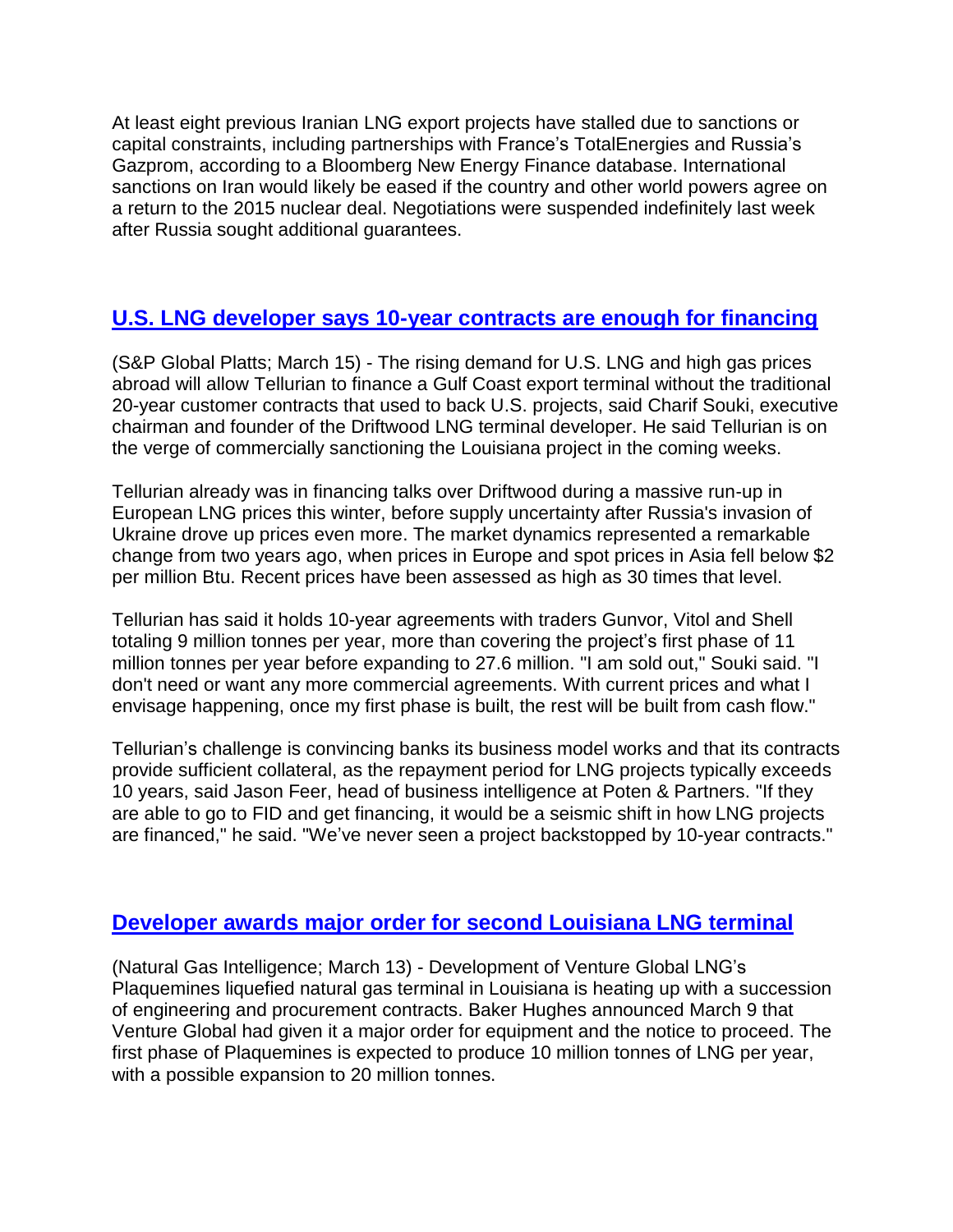The Baker Hughes' facility in Italy will manufacture the 24 modularized compression trains that are planned to start arriving pre-assembled sometime in the first half of 2023. The contractor and Venture Global have said the installation plan and timeline for Plaquemines will resemble those for Calcasieu Pass LNG, which Baker Hughes also worked on in 2019 and is currently being fully commissioned. That Venture Global project, the company's first LNG export terminal, loaded its initial cargo March 1.

During a March 9 discussion at CERAWeek by S&P Global in Houston, Venture Global CEO Michael Sabel said Calcasieu Pass holds the record for fastest construction of a large-scale greenfield LNG project. The first phase went from final investment decision to its first cargo in 29 months. Sabel believes Plaquemines will move at a similar pace. Venture Global has not yet sanctioned the project, but early construction work started last year. Assuming a favorable FID, Plaquemines is expected to enter service in 2024.

# **[Rising natural gas prices drive up electricity rates for U.S. consumers](https://www.wsj.com/articles/why-your-electric-bill-is-soaringand-likely-to-go-higher-11647250380?mod=itp_wsj&ru=yahoo)**

(The Wall Street Journal; March 14) - U.S. electricity customers are facing some of the largest bills in years because of volatile natural gas prices, driven higher by winter demand and a global supply shortage made worse by Russia's war against Ukraine. Already, the gas supply crunch has made it substantially more expensive for utilities to purchase or produce electricity, and some customers have seen winter power bills increase by 20% or more compared to last year, in addition to higher home-heating bills.

Now, with sanctions against Russia threatening to further constrain global gas supplies, higher prices are likely to persist, executives and analysts say, especially in U.S. regions heavily reliant on the fuel for power generation. Domestic gas prices reached the highest levels in years ahead of winter as exporters shipped record amounts of it overseas, and prices have lately risen again on fears of another global shortage.

U.S. Henry Hub gas prices on March 11 reached about \$4.73 per million Btu. That is up from about \$2.66 per a year ago. Utilities across the country recover gas and electricity supply costs by charging more to customers, driving prices sharply higher this winter even after a year of steady increases. Utilities must receive regulatory approval to raise rates, but it is generally standard practice for regulators to allow them to recoup higher fuel and supply costs from their customers.

### **[France now willing to talk about gas pipeline from Spain](https://www.bnnbloomberg.ca/france-opens-door-to-talks-with-spain-on-building-gas-pipeline-1.1738364)**

(Bloomberg; March 16) - France is willing to resume talks with Spain about building a gas pipeline connecting the two countries as Europe races to reduce its dependence on Russian gas. France, which has long resisted Spanish calls to build the link, is now willing to discuss the viability of the so-called Midcat pipeline if Madrid officially requests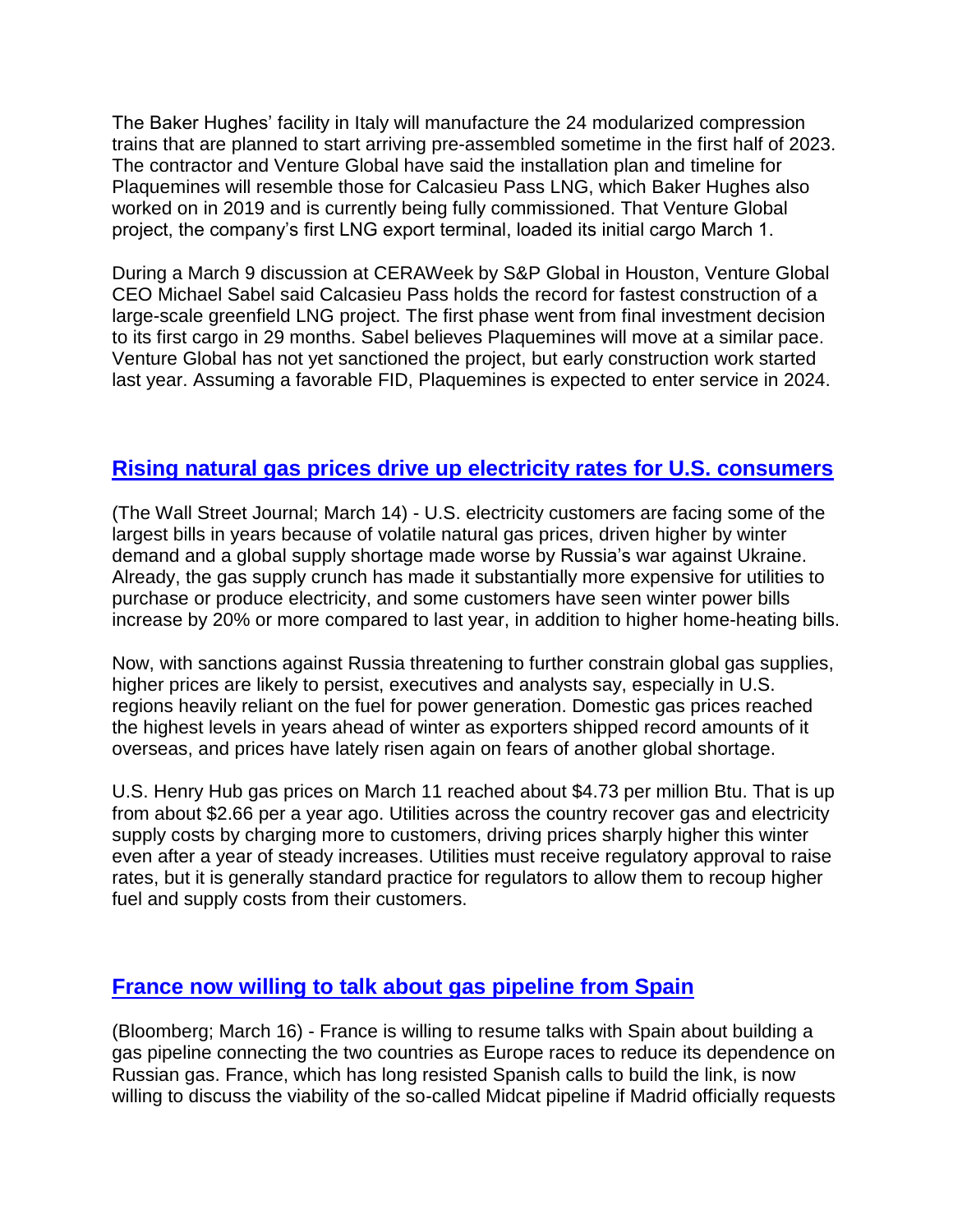it, said Jean-Michel Casa, French ambassador in Madrid. Spain has about a quarter of Europe's LNG regasification capacity.

"Now that the underlying situation has changed, is it necessary to talk about Midcat? Let's talk," Casa said in an interview with Spanish newspaper La Vanguardia. Spanish Prime Minister Pedro Sanchez could take the opportunity to discuss the project with President Emmanuel Macron in an upcoming visit to Paris, Casa said.

In 2019, energy regulators from both countries rejected the investment proposal for the central section of the Midcat line crossing through the Pyrenees, disappointing leaders in Spain and Portugal that for years had pushed for the project to bolster energy links with the rest of Europe. The Iberian Peninsula has only marginal gas connections to the rest of Europe. The energy crisis unleashed by the war in Ukraine has put the pipeline back in focus. The pipeline could help substitute Russian gas by allowing Algerian gas to flow into Europe as well bolstering liquefied natural gas imports through Spain.

### **[Dutch stick with plan to close largest gas field](https://www.nasdaq.com/articles/dutch-limit-gas-production-at-groningen-despite-energy-crisis)**

(Reuters; March 14) - The Netherlands on March 14 said output from the Groningen gas field would be a last option to secure its energy needs in the wake of Russia's invasion of Ukraine, as it cut its production forecast for the field this year. Extraction in the year to the end of September is now expected to total 162 billion cubic feet, the government said in a letter to parliament, versus an outlook for 270 bcf in January. A main source of Europe's gas for decades, the field operated by a joint venture of Shell and ExxonMobil hit peak output of 3.1 trillion cubic feet in 1976 and was still close to 1 tcf five years ago.

The Dutch state announced in 2019 that Groningen gas production would end by October 2022 to limit seismic risks in the region, with gas only to be extracted thereafter in the event of extreme weather or unforeseen circumstances. "We continue to stress that the Groningen field will only be an option of last resort, to guarantee supply of energy to households," the government said

The government said this week it would stick to its plan to shut down the field completely in 2023 or 2024, depending on how fast gas reserves can be filled with imported supplies of the low-calorific gas typical of Groningen. It said that in order to limit dependence on Russian fuels it will look to increase its capacity to import liquefied natural gas. For this, it could expand an existing LNG terminal in Rotterdam or build a new floating facility in the Groningen province, the government said.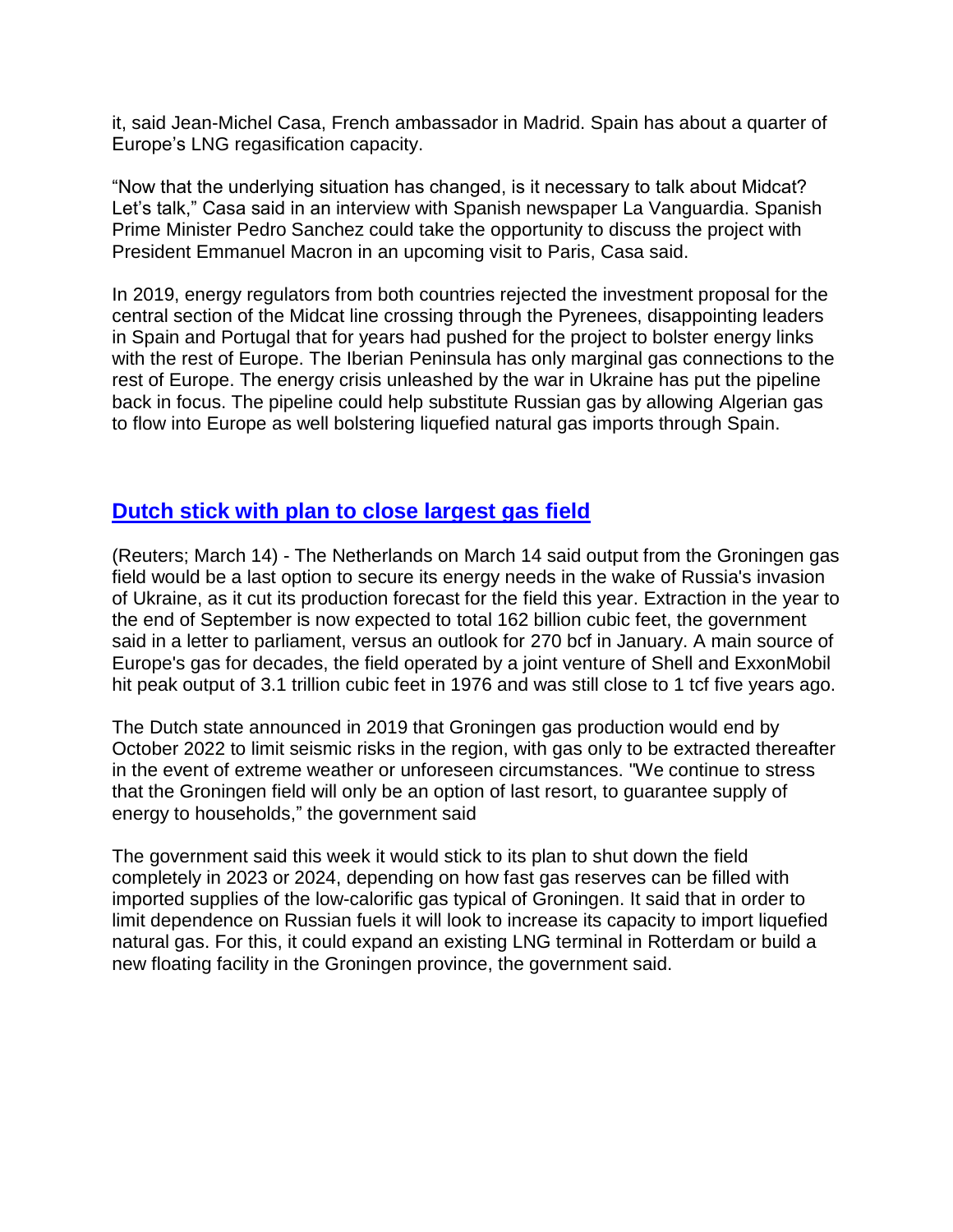# **[Dutch may change mind about gas field shutdown to help Ukraine](https://www.nasdaq.com/articles/insight-for-dutch-province-ukraine-war-is-a-call-to-pump-natural-gas-0)**

(Reuters; March 16) - Images of bombed-out hospitals and apartment buildings across Ukraine reminded Jannie and Bert Schrage of their home country during World War II. Then the retired couple, who live in the north of the Netherlands, realized they had a resource to help slow President Vladimir Putin's campaign — natural gas. The Schrages live above the Groningen gas field, Europe's largest. They have been opposing gas production since earthquakes started to force them out of their homes a decade ago.

Now, like a majority of those polled in their province, they say that if it would help Ukraine, they may allow more gas to be pumped out. "I never thought the words would come out of my mouth," said Bert Schrage, a former teaching assistant at Groningen University, standing near a Ukrainian flag placed in his windowsill. The Schrages' house, a prefabricated building from 1997, had to be demolished and rebuilt last year after it was declared unsafe due to quakes triggered by gas extraction.

Residents across the region have been campaigning for years for the gas field to be shuttered. "Putin managed to change my mind," said Schrage. The Groningen field still contains roughly 16 trillion cubic feet of recoverable gas. It has heated Dutch homes, generated electricity and powered industry in the Netherlands and beyond for half a century. Between 2000-2018, the Netherlands exported 202 billion euros (\$221 billion) worth of gas to Germany, Belgium and France, according to Statistics Netherlands.

The government said in a statement on March 14 it still aims to permanently close the field as soon as possible, or in 2023 or 2024. But it said new uncertainty, "partly due to the Russian invasion of Ukraine," meant Groningen gas may be needed as a last resort.

### **[Shell working to obtain regulatory approval to restart Prelude LNG](https://www.smh.com.au/national/shell-waits-on-regulator-s-ok-to-restart-troubled-prelude-as-gas-price-soars-20220311-p5a3yw.html)**

(Sydney Morning Herald; March 14) - Shell has put its case to Australia's offshore safety regulator to resume production from its troubled floating Prelude LNG facility three months after a series of power failures sent the \$20 billion showpiece into a series of dangerous blackouts. Shell and its partners have lost the capacity to produce 3.6 million tonnes of LNG a year just as global gas prices skyrocket due to doubts over continued supply from Russia. Prelude was built in South Korea and towed to Australia.

In early December, the world's largest vessel moored about 300 miles offshore Western Australia was plunged into chaos by cascading failures of power and life support systems. Shell's investigation into problems on its 1,600-foot-long facility is in response to directions from the National Offshore Petroleum Safety and Environmental Management Authority that must be completed before Prelude resumes production.

In a confidential early March report obtained by Western Australia Today, Shell outlined 42 actions it will take to make the Prelude safe. Power problems began on Dec. 2 when